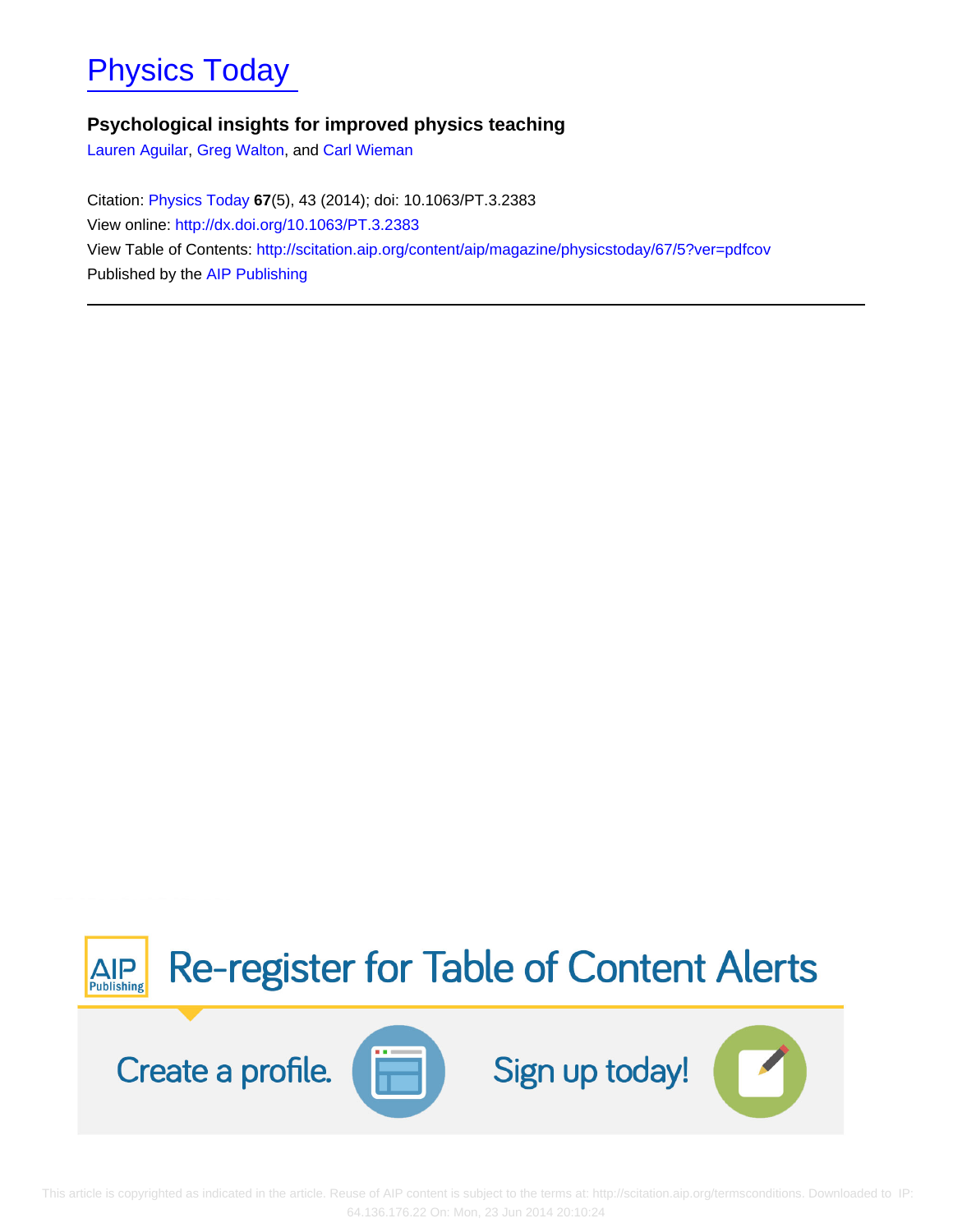# Psychological insights<br>for improved<br>physics teaching

Lauren Aguilar, Greg Walton, and Carl Wieman

**If classroom practices designed to increase diversity in physics are to succeed, physics teachers need to understand students' perspectives.**

any physics faculty in the US are<br>looking for ways to increase the diversity of the physics community to<br>enhance the long-term health of our<br>field in an increasingly diverse socilooking for ways to increase the diversity of the physics community to enhance the long-term health of our field in an increasingly diverse society. They attempt many things to help their students—particularly from historically underrepresented groups such as women, Latinos, and African Americans—to succeed. Here are three approaches that caring faculty commonly try.

Professor Jones wants all her students in a class for potential majors to succeed, and she hopes to increase the diversity of physicists. So she schedules a weekly help session for students who might be having difficulty, and she personally invites all the women and minorities to attend.

Professor Smith is concerned about the high failure rate in his introductory physics course. To encourage students to work harder, he starts the first class by telling the students how difficult the course is and that usually about 30% of the students fail. They must study hard, particularly if they think that their background preparation is weak.

Professor Doe wants all students to feel encouraged and capable in class, so whenever a student asks a question or offers a comment, he says it is a "great" question or comment. He is particularly enthusiastic if the student is a woman or person of color. Whenever he critiques students' homework, particularly the work of women and minorities, he prefaces it with "Good job, but . . . ."

Recent research in social psychology indicates that those well-intentioned efforts would likely backfire, undercutting the motivation and achievement of many students, especially those from underrepresented groups. For most physicists, that is a profoundly nonintuitive finding.

Many factors contribute to the lack of diversity in physics, including large societal issues over which an individual faculty member has little control. But advances in social psychology have shown that what happens in the classroom also plays a significant part and that every faculty member can take specific actions to make a difference. In this article we summarize that work, give examples of brief classroom interventions that have improved the success of students from groups underrepresented in physics, and explain why the well-intentioned efforts of Jones, Smith, and Doe will likely fail.

### How students see the classroom

The problem with the efforts described above is that the professors did not fully understand their students' perspectives. As teachers, we tend to focus on what content to teach and how to present that content. While those issues are important, a focus on them can cause us to overlook how students feel in class and the associated social dynamics. Just as

**Lauren Aguilar** is a postdoctoral research fellow and **Greg Walton** is an assistant professor in the department of psychology at Stanford University in Stanford, California. **Carl Wieman** is a professor in the department of physics and in the Graduate School of Education at Stanford.





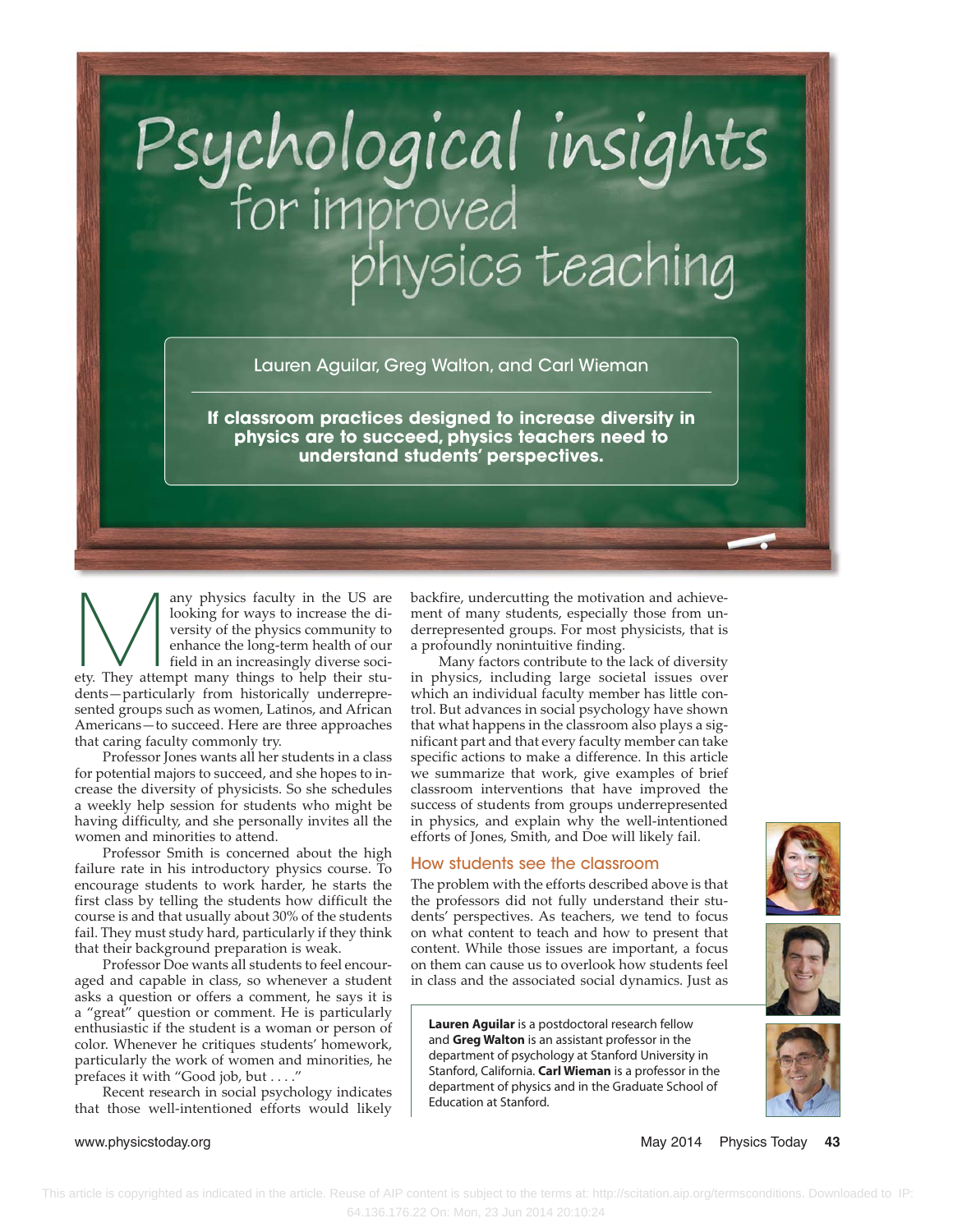

**Figure 1. Most readers** will see this photo, taken at a lecture during a physics conference, as simply depicting a normal audience. But if you are a woman or member of a minority group, you might wonder, "Is there anyone like me here?" (Photograph by Ken Cole.)

faculty members start each course wondering how they will be perceived and hoping that students will like them, students come to class with their own questions and concerns. Those include the following:

- ▶ Do I belong in a physics class?
- ‣ Am I smart enough to be successful in physics?

‣ Will the teacher and the other students respect me? The coupling between peoples' internal concerns and the social dynamics of their environment determines how they perceive and respond to

events. In educational settings, those responses can help or hurt motivation and success. People who are part of a group that is recognizably different (see figure 1) tend to be particularly attentive to negative social dynamics and more likely to suffer detrimental effects.<sup>1</sup> In a physics class, two psychological dynamics are particularly important to the academic success of students from underrepresented groups: beliefs about intelligence and awareness of negative stereotypes.

### Can I get smarter?

How quickly students learn is affected to a large degree by whether they believe that ability in physics or some other area of interest is something that can grow and develop like a muscle (a "growth mindset") or something you are born with and can do little to change (a "fixed mindset").2 Students with a fixed mindset who encounter a difficult problem or concept see that difficulty as evidence that they lack ability. Across many different research studies, such students tend to seek out easy problems (to prove their ability) and avoid challenging ones that would help them learn. They avoid speaking up in class or in group discussions so they don't seem stupid. When they face setbacks, they lose motivation and turn their attention to subjects for which they feel more "natural" ability.

In contrast, students who have a growth mindset see difficulties as opportunities to learn—"I love a good challenge!" So they work harder and ask more questions, which naturally improves their learning. In physics, students inevitably encounter material that they find demanding. Their mindset plays a substantial part in how they respond to that situation and their subsequent level of success.

Students are particularly likely to see physics

ability as something that is innate, because our culture consistently sends them that message. Science in general, and particularly math-intensive science like physics, is portrayed as something only special and different people can do. It is the conventional, if erroneous, wisdom that the population can be divided into math-brained and non-math-brained people. In a new line of research, Carol Dweck and coworkers have begun to study the impact on students of teachers with a fixed mindset. The preliminary results are disturbing, although not entirely surprising: Professors with a fixed view of math ability see struggling math students as having lower potential. They comfort them and assign them less homework, which actually undermines students' motivation and expectations for success.3

### Do I belong?

Another drag on motivation and learning is the worry students have that people like them don't belong in physics and that the teacher or other students will view them negatively because of their group. In demanding intellectual settings, people are often aware of negative stereotypes about their group. In the physical sciences, those stereotypes are most threatening for women and non-Asian ethnic minorities.

That awareness casts daily events in a new light.<sup>1</sup> It is sensible for a student who is one of only a few women in a physics class to wonder whether women belong in physics. If a classmate excludes her from a study group, she might infer that women, in fact, don't belong in physics. When a teacher criticizes minority students' work, the students might wonder whether the criticism reflects a negative judgment on their ability and potential. Students who are aware of negative stereotypes tend to ask fewer questions in class and interact with fellow students in less educationally and socially beneficial ways.4 They feel more stress and distraction, which results in reduced learning and poorer exam performance.

Social psychologists have studied beliefs about intelligence and negative stereotypes across a wide range of contexts. The results have been consistent across many different educational levels and academic subjects, including undergraduate physics, chemistry, math, and engineering. Student beliefs take on extra importance during transitions from high school to college and from college to graduate school, as each transition introduces new standards and new social situations with new unknowns.

Fortunately, the research has also shown that the detrimental impacts of the psychological factors discussed above can be changed with surprisingly brief interventions. The effects of such interventions seem almost magical5 —for example, a one-hour reading and writing exercise enabled African American college students to improve their grades and even reduce their visits to the doctor, three years after they completed the exercise.<sup>6</sup> The apparent magic is simply the result of the underlying science behind the interventions.

As illustrated in figure 2, the theory behind the interventions involves a combination of how people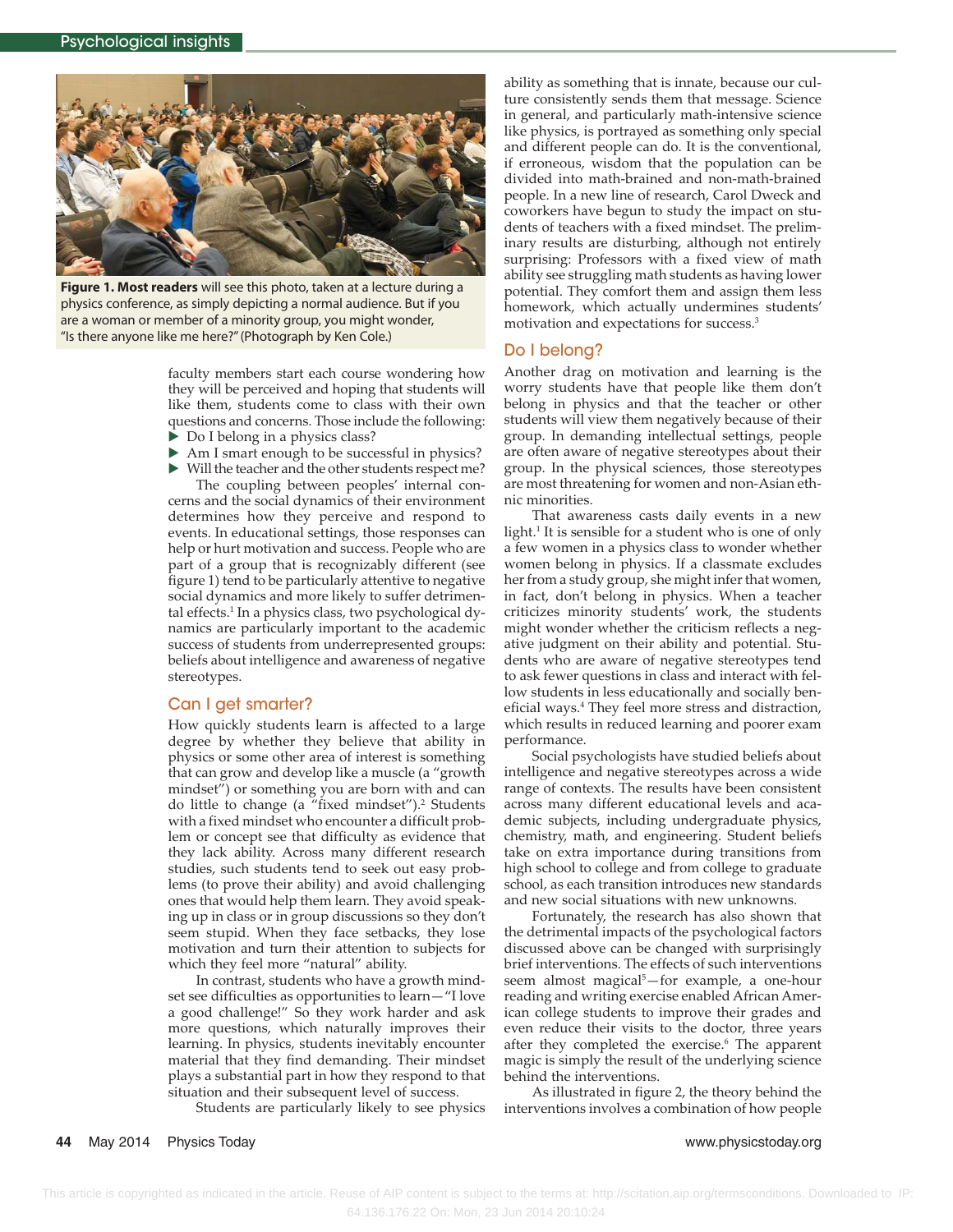interpret ambiguous events and the feedback loops that come into play. Any social interaction can be interpreted in multiple ways. How a person construes a particular event then plays out over time in selffulfilling ways. For example, if individuals interpret not receiving an invitation to a social event as indicating that their coworkers do not like them, they will be likely to withdraw and become less friendly. That makes it more likely their coworkers will, in fact, come to dislike them. Alternatively, those who interpret the event as innocuous will be more likely to behave in ways that sustain a positive working relationship. When people tend to interpret events in global, negative ways, a small, well-timed intervention that suggests an alternative perspective can have lasting effects.

We can illustrate the idea with an example familiar to many academics—the assistant professor worried about receiving tenure. Those of you who have been in that situation know how a passing comment by the department chair about not bothering with the informal six-month review or that casual faculty lunch that took place without you can take on quite sinister implications. They reinforce your worry that the faculty are planning to get rid of you. The result is that you feel even more threatened and are more inclined to interpret each new event as reinforcing your fears. Rather than focusing on doing good research and teaching, you spend more time and energy stressing about tenure. In fact, your colleagues' intentions might have been the opposite of what you surmised. It could well have been that the chair and other faculty thought you were a successful and busy assistant professor, and they hoped to shield you from unwelcome distractions.

In such cases, your negative interpretation can be reversed by a rather brief intervention such as a 10-minute talk with the department chair in which you are reminded that most assistant professors worry they may not get tenure, but they usually do, and you learn that the department thinks you are doing well and will have no problem. Now, rather than wasting time and energy worrying, you are less stressed and more focused. You perform better in your work and are friendlier with your colleagues, which further solidifies your chance of getting tenure.

### Keys to effective interventions

Effective psychological interventions are precise tools that encourage students to think about their place in school in more hopeful, optimistic ways. Such interventions, typically short reading and writing exercises, target worries like "Maybe I don't belong" in ways that lead students to entertain benign interpretations of difficulties. Examples of such interventions and the anxieties they address are shown in the table on page 46.

Successful interventions include several key elements. First, they deal with the specific concerns students have that prevent them from taking advantage of academic resources, including beneficial interactions with their teachers and fellow students.

Second, they deliver their message without singling out any specific groups, as such special atten-



**Figure 2. Past experiences shape** how a student views classroom experiences. A positive or neutral interpretation leads to greater success and a sense of belonging in the classroom, which in turn causes future experiences to be interpreted in beneficial ways. A negative construal results in a feedback loop of negative inter pretation and results. The experiences of students from groups historically underrepresented in physics often tend to nudge them toward the negative interpretation of ambiguous experiences.

tion may do more harm than good. For example, if an African American woman in an introductory physics course gets an email inviting her to participate in a program to help nontraditional students in physics, but her classmates do not get the email, she is likely to wonder why she is being singled out. She may feel stigmatized or devalued, thinking that others expect her to need help or do poorly because of her race or gender. So all students in the class should participate equally, and the intervention should not seem remedial or be presented as something that some students need more than others.

Third, the interventions employ methods that psychologists have found to be particularly persuasive and long lasting. Rather than subjecting students to a direct appeal such as "All students can be good in physics if they work at it," the interventions get students to generate the desired message themselves. For example, a student might be told, "Here's some information about how the brain develops and gets 'smarter' as a result of mental exercise. Think about your own experience—how you have learned material that first seemed impossible. Write a letter for younger students summarizing what you now know about the brain and how that information can be helpful when school is hard."

Psychologists call that letter-writing instruction the saying-is-believing technique. It allows students to pull from their own experiences and integrate them with the message. Thus the intervention is more personal and more persuasive. Rather than being treated as needing help, the student acts as a benefactor and an expert who possesses important information to share with other students.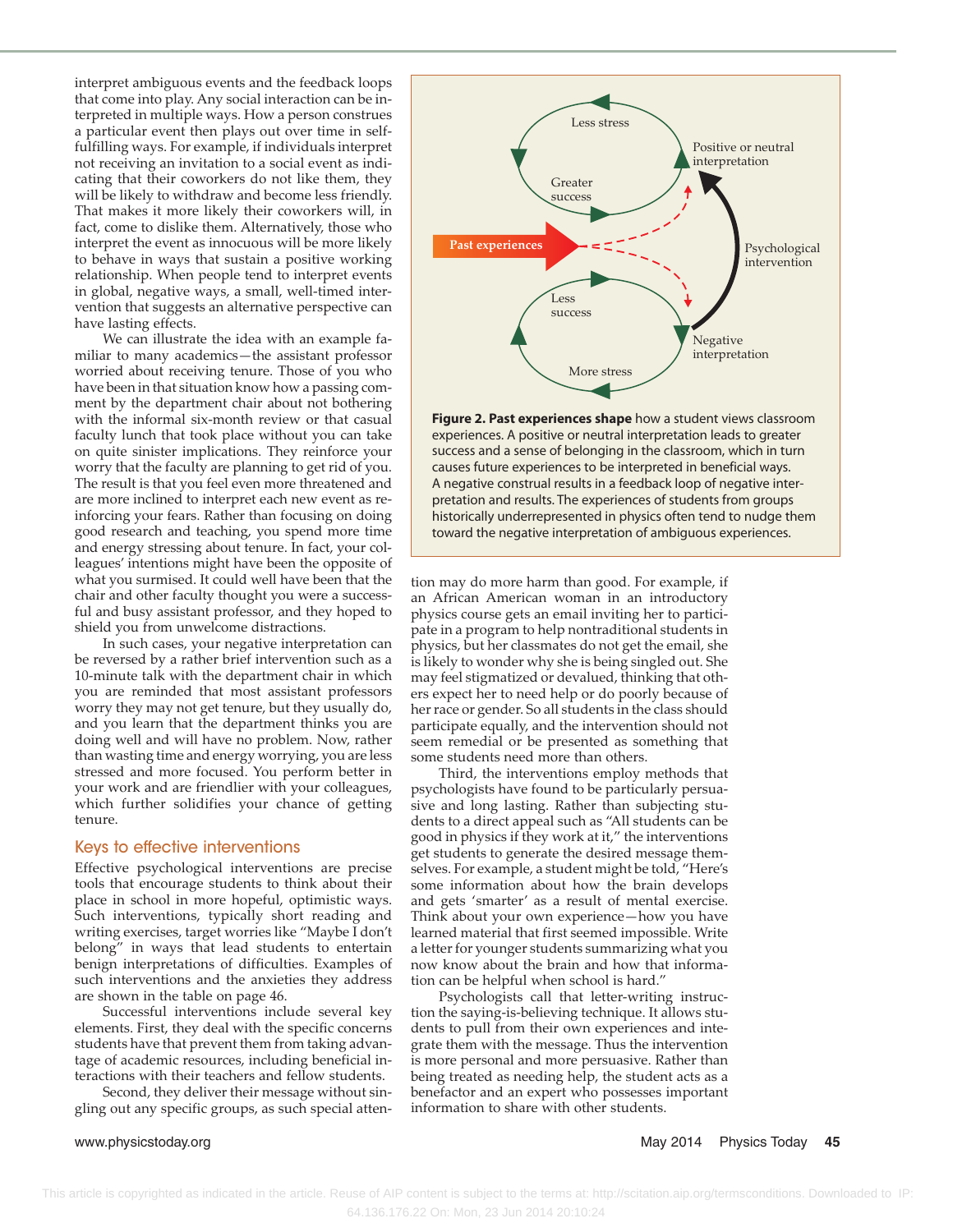Fourth, interventions should not be presented as interventions and, in general, should be delivered briefly and without repetition. That way, students do not think they are "receiving treatment," which could undermine or reverse the desired effect. Changing students' psychology is fundamentally different from teaching physics content.<sup>5</sup> The more students think about and are taught physics, and the more explicit their learning goals, the more students learn. But with psychological interventions, often less is more.

### Practice in an educational setting

We now turn to more detailed descriptions of the interventions summarized in the table. Although we will describe how each could be implemented in an introductory physics course, they also have been used in engineering and mathematics courses in middle school, college, and graduate school.

The social-belonging intervention addresses the tendency of women and underrepresented minorities who perceive the negative stereotypes and underrepresentation of their group as questioning whether they fit in. If you have that worry, then when something negative happens, like being left out of a study group or doing poorly on an exam, it's easy to think you don't belong in general. The social-belonging intervention gives students a more hopeful, optimistic way to understand such negative experiences.

Early in the term, students in an introductory physics class are given the results of a survey of successful graduates of the same course. The survey indicates that most students worry at first about whether they belong in physics, but over time they come to feel at home. The students read quotes attributed to a diverse group of previous students rich stories that make worries about belonging in physics seem normal and temporary. Here's an example from a study currently being carried out by two of us (Aguilar and Walton) and colleagues: "When I started physics, I worried that I was differ-

ent from the other students and whether I had the right preparation. But eventually I realized that almost everyone worries at first about whether they fit in, and feels isolated and insecure at times—it's a big class and it's challenging. It's just something everyone goes through. Eventually you find study partners and make friends. Now it seems ironic—everybody feels like they are unprepared or different from everyone else when they start taking physics, when really we're all going through the same things."

Students are then told that as new physics students, they are the experts in what first entering physics is like. They are asked to reflect on their own experience so far, and why students at their current stage are likely to worry at first about their belonging in physics and why that worry typically lessens with time. They are asked to share their insights by writing a letter to a future physics student describing what entering physics is like, ostensibly to help that future student adjust.

Such an intervention can be done in a class period or as part of a homework assignment. In one application, an intervention improved women's performance enough to eliminate the substantial gender difference in first-year grades among students enrolled in engineering majors with less than 20% women. A similar social-belonging intervention with new college students improved minority students' grades for the next three years, halving the achievement gap between majority and minority students.<sup>6</sup>

Another activity, the growth-mindset intervention, teaches students that intelligence is not a fixed quality—people aren't "smart" or "dumb." Instead, intelligence grows with hard work on challenging problems, help from others, and effective strategies. Those ideas can be conveyed in various ways—for example, with information from neuroscience about how the brain grows with learning or with testimonials from older students. In an extensive set of rigorous experiments, even relatively brief messages and activities that support a growth mindset have improved the academic performance of college

| Interventions and implementation                                                               |                                                                                                                 |                                                                                                                                             |                                                                            |
|------------------------------------------------------------------------------------------------|-----------------------------------------------------------------------------------------------------------------|---------------------------------------------------------------------------------------------------------------------------------------------|----------------------------------------------------------------------------|
| <b>Intervention</b><br>type                                                                    | <b>Core psychological</b><br>concern addressed                                                                  | <b>Helpful intervention</b><br>message                                                                                                      | <b>Typical implementation</b><br>format                                    |
| <b>Social</b><br>belonging                                                                     | When I feel excluded or<br>disrespected in school or class,<br>does it mean I don't belong<br>there in general? | At first, all students worry<br>about whether they belong,<br>but with time they come to feel<br>at home.                                   | One hour-long reading and<br>writing (R&W) activity in or out<br>of class. |
| Growth<br>mindset                                                                              | When I struggle, does it mean<br>I can't do it?                                                                 | Challenges and struggles are<br>opportunities for the brain to<br>grow and get smarter.                                                     | One hour-long R&W activity in<br>or out of class.                          |
| <b>Values</b><br>affirmation                                                                   | In school, am I more than just<br>a member of a group that is<br>negatively stereotyped?                        | Class is a place where I can<br>articulate and express my<br>personal values.                                                               | One or two 15- to 20-minute<br>R&W activities in or out of class.          |
| <b>Critical</b><br>feedback<br>with<br>assurance                                               | When I receive critical feedback,<br>does it mean that the teacher<br>judges me or is biased against<br>me?     | Instructors give critical<br>feedback because they have<br>high standards and are<br>confident their students can<br>reach those standards. | Brief notes attached to teacher<br>feedback or a one-hour R&W<br>activity. |
| See reference 5 for a comprehensive review of social-psychological interventions in education. |                                                                                                                 |                                                                                                                                             |                                                                            |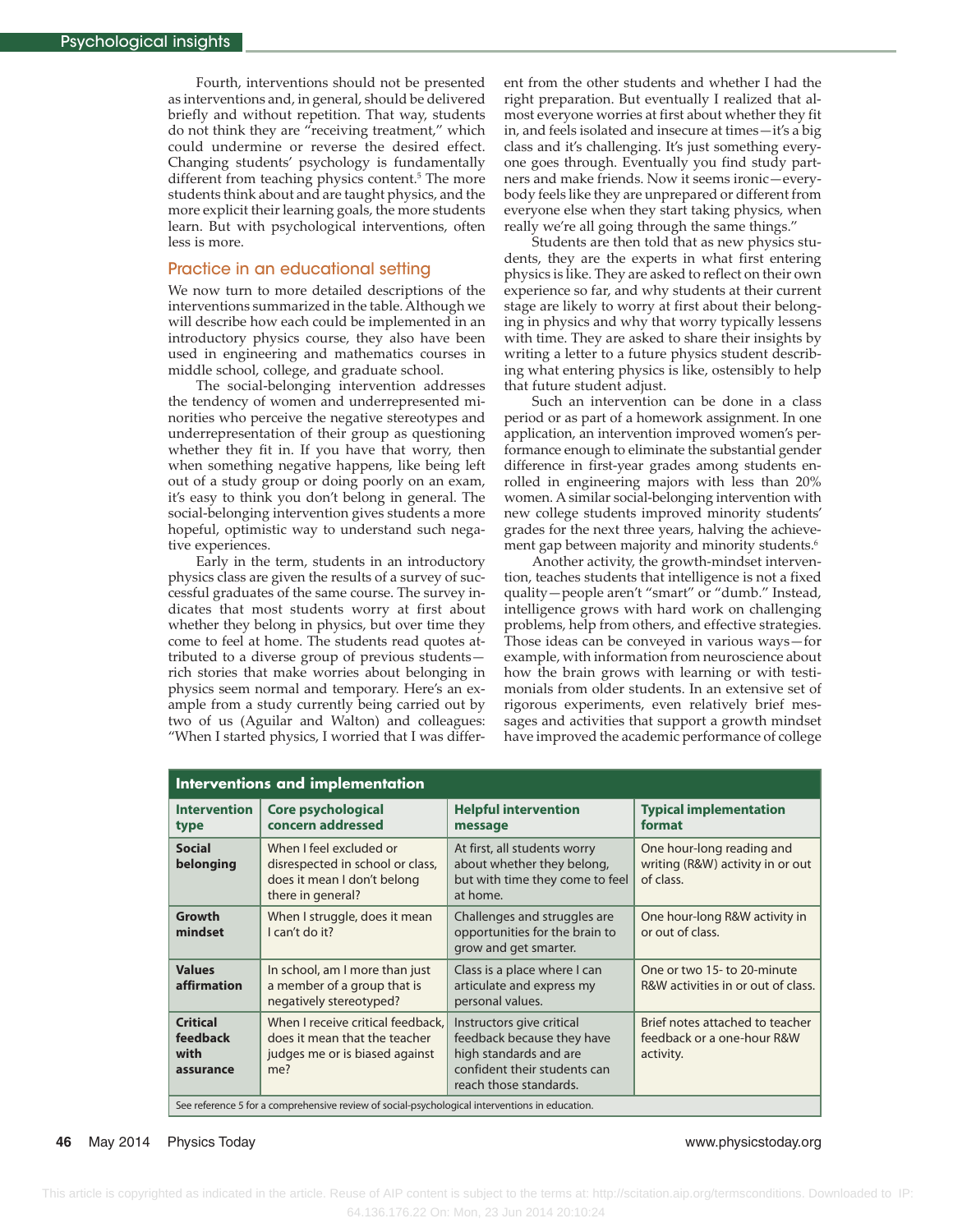

tered during a semester-long introductory physics course, adjusted for baseline math performance. The values-affirmation group participated in an intervention as described in the text; the control group did not. **(b)** End-of-semester scores for the Force and Motion Conceptual Evaluation standardized exam, adjusted for beginning-of-semester FMCE scores. In both panels, the error bars represent one standard error. (Adapted from ref. 11.)

students, $^7$  middle school math students, $^8$  and community-college math students.<sup>9</sup> Similar experiments have not yet been carried out in physics. However, students' beliefs about physics ability are similar to those for math, so such interventions should provide similar benefits.

Like the social-belonging intervention, the values-affirmation intervention is designed to address the effects of negative stereotypes. This intervention gives students a structured opportunity to reflect on personal values that are important to them—artistic pursuits or relationships with friends and family, for example—and provides a sense of belonging, worth, and identity. Having personal values in mind reinforces for students that they are more than negative stereotypes. By putting slings and arrows in a broader context, values-affirmation interventions help students to cope more effectively, focus on their work, and achieve.

In such an intervention, students take a few opportunities during the term, either in class or as homework, to write about values important to them. In multiple trials, values-affirmation interventions have raised ethnic-minority adolescents' school achievement, sometimes lasting for as long as two years.<sup>10</sup>

In a different study, students in an introductory physics course spent 10–15 minutes writing about their values on the first day of class and then briefly as part of a homework assignment shortly before the first exam.<sup>11</sup> Remarkably, as shown in figure 3, those brief assignments, apparently unrelated to physics, cut the gender gap in course test scores by 60%. The beneficial effects were most evident among women who endorsed the stereotypical belief that women are less capable of doing physics than men, a finding that suggests the affirmation exercise buffered those women from the stress associated with the fear of confirming negative stereotypes about their gender.

### Criticism done right

Critical feedback from a teacher can raise important questions for students, especially those in a new environment: "Why are you giving me this feedback?" "Are you judging me unfairly?" "Are you trying to help me improve?" Students who face negative stereotypes deal with extra ambiguity. They may ask, "Are you biased? Do you think people like me can't succeed?" That kind of mistrust can prevent students from treating critical feedback as valid and learning from it.

Critical-feedback-with-assurance interventions clear up the ambiguity in critical feedback. They go beyond vague bromides like "Good job, but . . ." to communicate that critical feedback reflects high standards and the teacher's confidence that the student can reach those standards.<sup>12</sup>

In one study, $13$  the teacher's feedback to students was accompanied by a note that said, "I have high standards but I believe you have the potential to meet them, so I am providing this critical feedback to help you meet those standards." That simple assurance increased, from 17% to 72%, the number of African American students who chose to revise their essay when encouraged to do so (see figure 4). In a related study, students were taught to view critical feedback in general as reflecting high standards and the instructor's confidence in their ability to meet those standards.13 The study used a saying-isbelieving procedure like that of the social-belonging intervention. As a result, the semester grade-point averages of urban black youths increased by onethird of a grade point and the black–white achievement gap decreased by 40%. In a laboratory study, women college students doing projects in the natural sciences were 6.5 times as likely to make substantive improvements to their work in response to critical feedback when the criticism was accompanied by the statement of high standards and assurance.<sup>12</sup>

### Unintended messages

Do you want to use psychological interventions in your classes? We hope so; however, you'll need to implement them with care, since well-intentioned efforts can backfire. In this section we'll discuss how to avoid common pitfalls.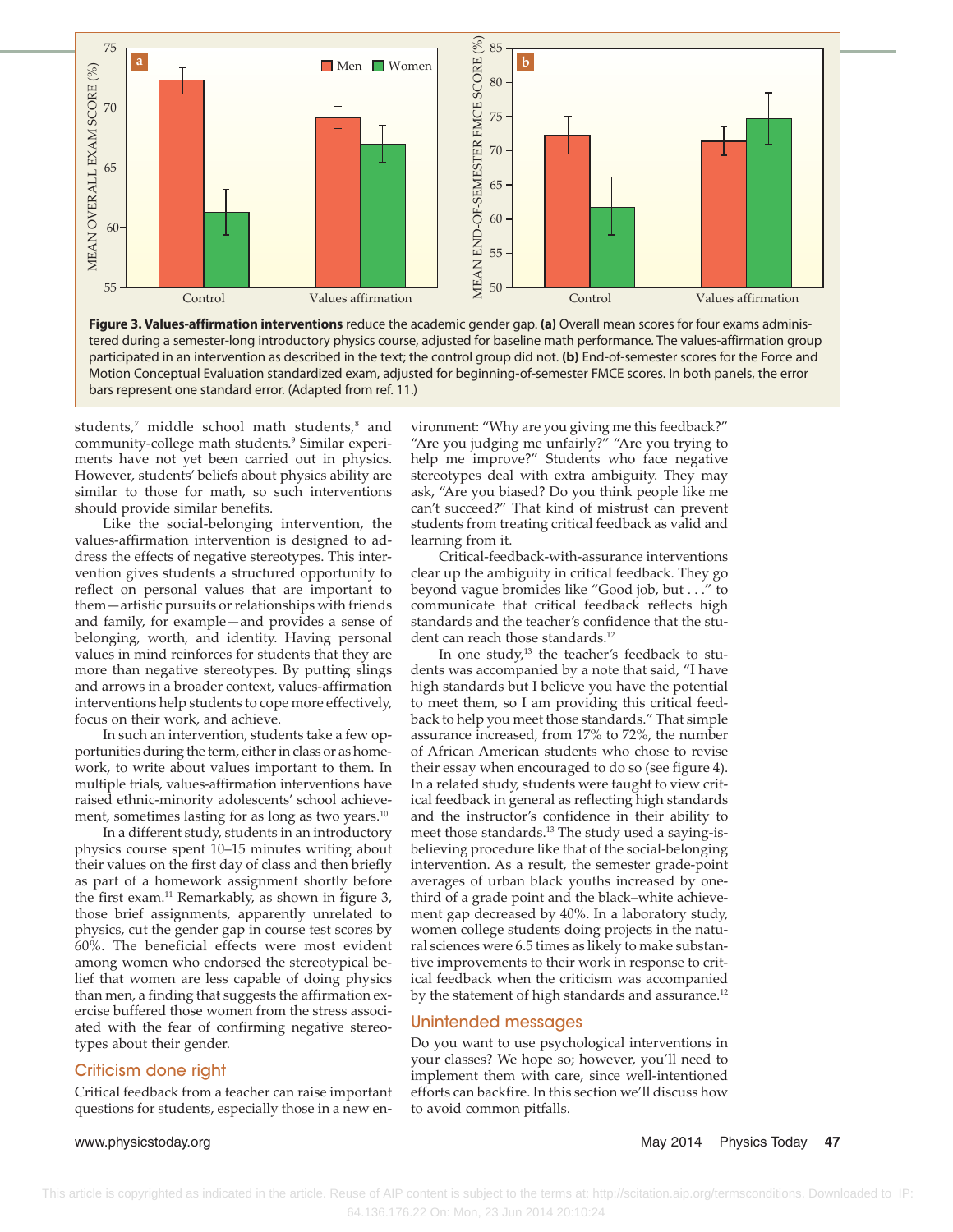

**Figure 4. Assurance should accompany critical feedback. (a)** For both whites and African Americans, the number of students who elected to revise an essay increased when the teacher made clear that the criticism of the earlier draft was motivated by high standards and the confidence that the student could meet them. The effect was particularly pronounced for the African American students. **(b)** A related study showed that assurances accompanying criticism led to better essays when students were required to turn in a revision. Error bars represent one standard error. (Adapted from ref. 13.)

Psychological interventions are not magic bullets. To be effective, they have to speak directly to students' worries and concerns. Delivering them requires one to be thoughtful and to have a good understanding of the students' perspectives. Interventions to instill belonging, a growth mindset, or a sense of affirmation hinge on subtle and not-sosubtle details of implementation. Classroom activities or messages like "everyone belongs here" that promote a rah-rah ethos or that express platitudes can backfire; they make students feel they are the only ones with worries, inevitably at times when they feel they don't belong. Instead, students need to know that worries about belonging are common and, further, that they fade with time. A focus on growth and improvement—a positive change in students' trajectory—is crucial.

The seemingly encouraging remark "What a smart comment" can also backfire. It conveys a fixed mindset about ability, an attitude that makes students crumble when they struggle. Far better is to emphasize that being smart is about learning and that students learn by struggling with challenging material. Values-affirmation exercises might backfire if delivered in a cursory way that suggests the teacher does not take the exercise seriously and does not personally value and respect the student.

A light and stealthy touch can be important for psychological interventions. Excessive repetition of a message that a student can succeed or belongs, particularly if it singles out members of an underrepresented group, can send the opposite message. Students might well ask themselves, "Why am I constantly being told I can succeed, unless my teacher really believes I will fail?" In targeting women and minority students for a weekly help session, Professor Jones, whom we met at the beginning of this article, makes that mistake.

Many teachers are inclined to overpraise students for mediocre work in the belief that it will boost their self-esteem—and they are especially likely to do so for students who face negative stereotypes.14 For the same reason, some teachers excessively praise students for things like asking routine questions in class. Such overpraising can send a message of low expectations or suggest that ability is more important than effort and good strategy use. Professor Doe makes that mistake, along with that of singling out women and minority students.

Another common mistake is to encourage students to work harder when they need not only to work harder but also to work smarter—for instance, by changing their learning strategy. Effort is necessary but not sufficient, and most undergraduate students are still learning how to learn effectively. When confronted with continued failures despite heightened effort, it is easy for students to have their motivation sapped and conclude, "I guess I'm just not a physics person." By teaching the fuller formula for success—effort plus good learning strategies plus help from others, including collaboration—effective growth-mindset interventions challenge the myth that raw ability or raw effort matters most. Research in physics education provides guidance on learning strategies that are effective for physics (see the article by Carl Wieman and Katherine Perkins, PHYSICS TODAY, November 2005, page 36).

Professor Smith errs in telling his students that 30% of them will fail and directing them to simply "study hard." Moreover, in singling out students who think their background preparation is weak, he exacerbates the concerns and stress of students who worry about their prospects in a field in which their group is negatively stereotyped. One of us (Wieman) did a small unpublished study on how stu